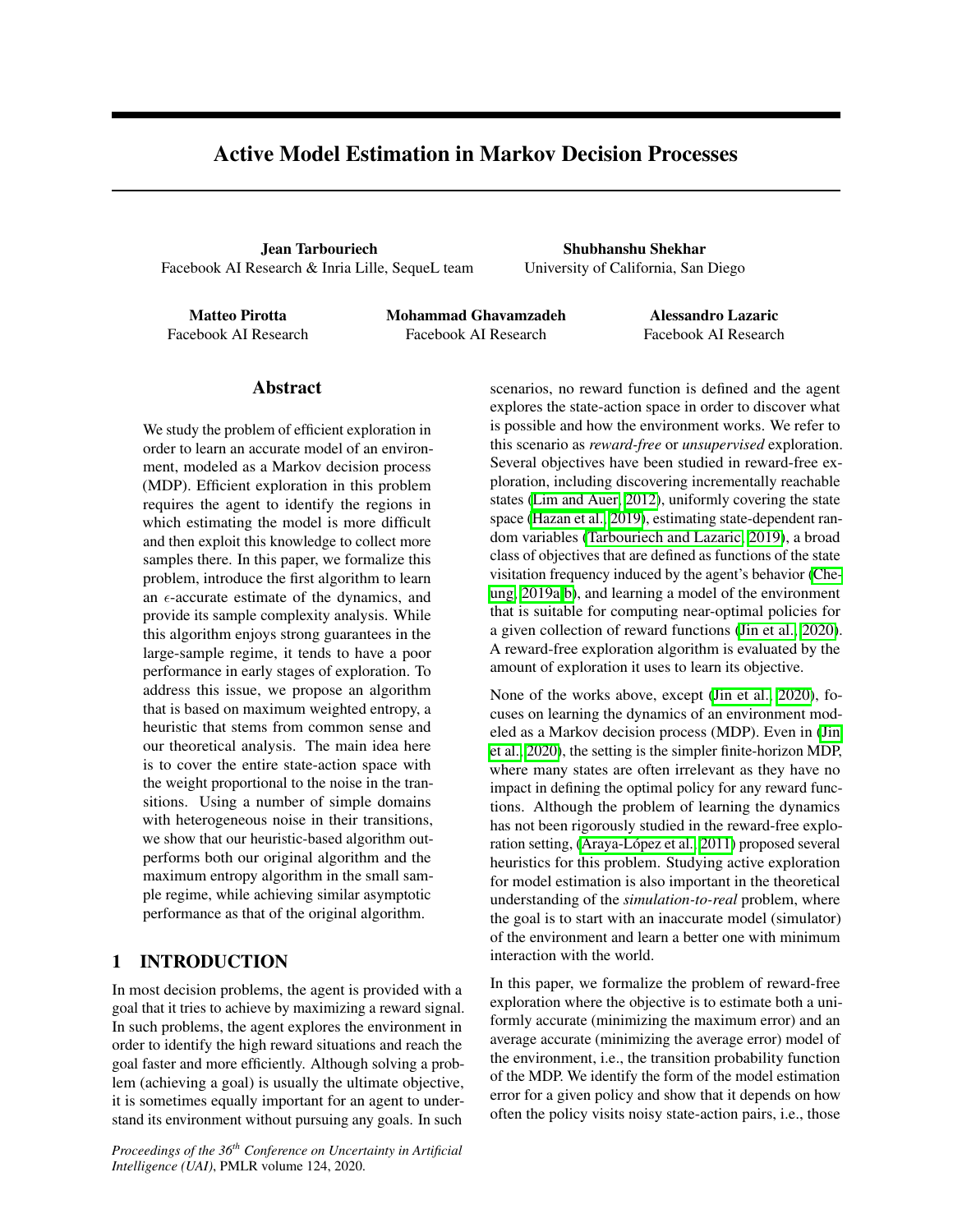whose transition probability has high variance. Since optimizing the model estimation error over the policies is difficult, we upper bound it using Bernstein's inequality and obtain an objective function that relates the structure of the MDP with the accuracy of a model estimated by a certain state-action visitation (stationary distribution of a policy). We build on [\(Tarbouriech and Lazaric, 2019\)](#page-9-2) and propose an algorithm that optimizes this objective over stationary distributions and prove sample complexity bounds for the accuracy (on average and in worst case) of the estimated model. In particular, our analysis highlights the intrinsic difficulty of the model estimation problem.

Our "exact" algorithm may be inefficient due to the specific form of the objective function we optimize and it tends to perform well only in large sample regimes (asymptotically). Furthermore, our theoretical guarantees only hold under restrictive assumptions on the MDP (i.e., ergodicity). To alleviate these limitations, we replace the objective function used by our algorithm with maximizing *weighted entropy*, where the goal is to visit state-action pairs weighted by the noise in their transitions. Although this is a heuristic, it stems from our derived objective function and is more tailored to the model estimation problem than the popular maximum entropy objective [\(Cheung,](#page-9-3) [2019a;](#page-9-3) [Hazan et al., 2019\)](#page-9-1) that uniformly covers the state space. We derive an algorithm based on the maximum weighted entropy heuristic, by modifying and extending the algorithm in [\(Cheung, 2019a\)](#page-9-3), and we prove regret guarantees w.r.t. the stationary distribution maximizing the weighted entropy.

The main contributions of this paper are: 1) We introduce an objective function and use it to derive and analyze an algorithm for accurate MDP model estimation in the reward-free exploration setting. The algorithm extends the one in [\(Tarbouriech and Lazaric, 2019\)](#page-9-2) by removing the requirement of knowing the model. 2) When we switch from our original objective function to the maximum weighted entropy heuristic, we show how the algorithm in [\(Cheung, 2019a\)](#page-9-3) can be modified to handle an unknown objective (since the weights, i.e., noise in transitions are not known in advance).<sup>[1</sup>] 3) We show that the algorithm based on the maximum weighted entropy heuristic outperforms both our theoretically driven algorithm and the maximum entropy algorithm in the small sample regime, while achieving similar asymptotic performance as that of our exact algorithm. Finally, 4) we consider an undiscounted infinite-horizon setting, which is more general than the finite horizon MDP setting considered in the recent work (Jin et al.,  $2020$ ), where a large portion of the states can be considered as irrelevant.

# <span id="page-1-3"></span>2 PROBLEM FORMULATION

We consider a reward-free finite *Markov decision process* (MDP)  $M := \langle S, A, p \rangle$ , where *S* is the set of *S* states, *A* is the set of *A* actions. Each state-action pair  $(s, a) \in S \times A$  is characterized by an *unknown* transition probability distribution  $p(\cdot | s, a)$  over next states. We denote by  $\pi$  a stochastic non-stationary policy that maps a history  $(s_0, a_0, s_1, \ldots, s_t)$  of states and actions observed up to time *t* to a distribution over actions *A*. We also consider stochastic *stationary* policies  $\pi : \mathcal{S} \to \Delta(\mathcal{A})$ , which map the current state  $s_t$  to a distribution over actions.

At a high-level, the objective of the agent is to estimate as accurately as possible the unknown transition dynamics. We refer to this objective as the *model estimation problem*, or MODEST for short. More formally, the agent interacts with the environment by following a possibly non-stationary policy  $\pi$  and, after  $n$  time steps, it returns an estimate  $\hat{p}_{\pi,n}$  of the transition dynamics. We evaluate the accuracy of  $\hat{p}_{\pi,n}$  in terms of its  $\ell_1$ -norm distance (i.e., total variation) w.r.t. the model *p* either on average or in the worst-case over the state-action space:

$$
\mathcal{E}_{\pi,n} := \frac{1}{SA} \sum_{(s,a)\in S\times\mathcal{A}} ||\widehat{p}_{\pi,n}(\cdot|s,a) - p(\cdot|s,a)||_1, \tag{1}
$$

$$
\mathcal{W}_{\pi,n} := \max_{(s,a)\in\mathcal{S}\times\mathcal{A}} \|\widehat{p}_{\pi,n}(\cdot|s,a) - p(\cdot|s,a)\|_1. \tag{2}
$$

We say that an estimate  $\widehat{p}_{\pi,n}$  is  $(\epsilon,\delta)$ -accurate in the sense of  $\mathcal E$  (resp. W) if  $\mathbb P\big(\mathcal E_{\pi,n}\leq \epsilon\big)\geq 1-\delta,$  i.e., it is  $\epsilon$ -accurate with at least  $1 - \delta$  probability (resp.  $W_{\pi,n}$ ). We then measure the sample complexity of a policy  $\pi$  as follows. **Definition 1.** *Given an error*  $\epsilon > 0$  *and a confidence level*  $\delta \in (0,1)$ *, the* MODEST *sample complexity of an agent executing a policy*  $\pi$  *is defined as* 

<span id="page-1-2"></span>
$$
\mathcal{C}_{\text{MoDEST}}^{\mathcal{E}}(\pi, \epsilon, \delta) := \min \Big\{ n \geq 1 : \mathbb{P}(\mathcal{E}_{\pi, n} \leq \epsilon) \geq 1 - \delta \Big\},
$$
  

$$
\mathcal{C}_{\text{MoDEST}}^{\mathcal{W}}(\pi, \epsilon, \delta) := \min \Big\{ n \geq 1 : \mathbb{P}(\mathcal{W}_{\pi, n} \leq \epsilon) \geq 1 - \delta \Big\}.
$$

According to the definition above, the objective is to find an algorithm that is able to return an  $(\epsilon, \delta)$ -accurate model with as little number of samples as possible, i.e., minimize the sample complexity. While the definition above follows a standard PAC-formulation, it is possible to consider the case when a fixed budget *n* is provided in advance and the agent should return an estimate which is as accurate as possible with confidence  $1 - \delta$ . In the following, we consider both settings.

**Discussion.** While both  $\mathcal{E}_{\pi,n}$  and  $\mathcal{W}_{\pi,n}$  effectively formalize the objective of accurate estimation of the dynamics, they have specific advantages and disadvantages.

<span id="page-1-1"></span>If  $W_{\pi,n}$  is below  $\epsilon$ , it is possible to compute near-optimal policies for any reward (e.g., [Kearns and Singh, 2002\)](#page-9-7).

<span id="page-1-0"></span><sup>&</sup>lt;sup>1</sup>Interestingly, the algorithm in [\(Cheung, 2019a\)](#page-9-3) *cannot* be applied to the original model estimation problem, as the objec-tive function violates the assumptions in [\(Cheung, 2019a\)](#page-9-3).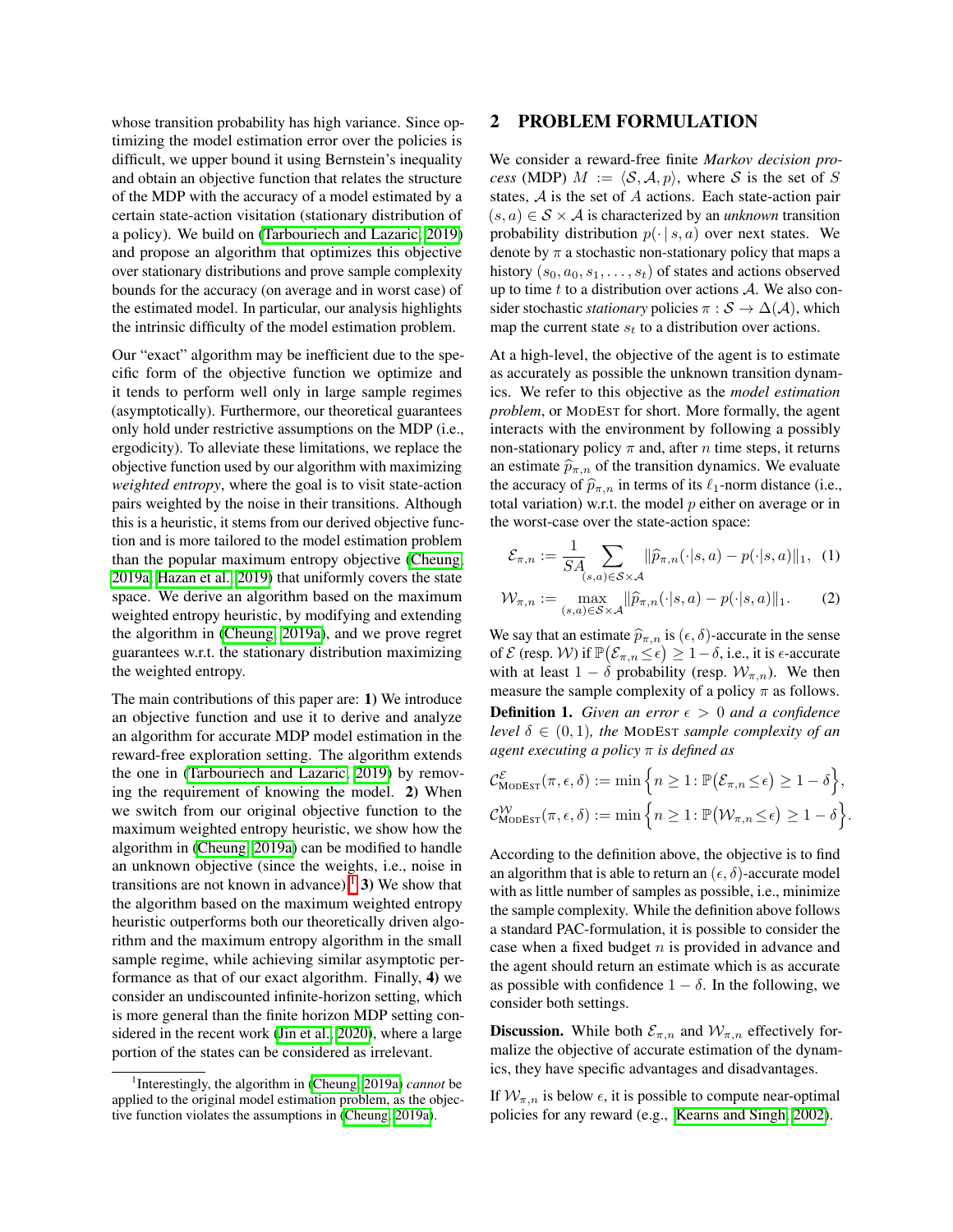**Proposition 1.** *For any*  $\gamma \in (0,1)$  *and reward function*  $r(s, a) \in [0, 1]$ *, let*  $\hat{\pi}$  *be the infinite-horizon*  $\gamma$ -discounted *optimal policy computed using the dynamics*  $\hat{p}$  *returned after the* MODEST *phase.* If  $\hat{p}$  *is*  $(\epsilon, \delta)$ *-accurate in the sense of W, then*  $\hat{\pi}$  *is guaranteed to be*  $O(\epsilon(1 - \gamma)^{-2})$ *optimal in the exact MDP with probability at least*  $1 - \delta$ .

While this shows the advantage of targeting the worstcase accuracy, the maximum over state-action pairs in the formulation of  $W_{\pi,n}$  makes it more challenging to optimize than  $\mathcal{E}_{\pi,n}$ . Furthermore, consider the case where one single state-action pair has a very noisy dynamics but is overall uninteresting (e.g., the so-called noisy TV case), then targeting the worst-case error may require the agent to spend most of its time in estimating the dynamics of that single state-action pair, instead of collecting information about the rest of the MDP. A similar issue may rise in large MDPs, where lowering the estimation error uniformly over the whole state-action space may be prohibitive and lead to extremely large sample complexity.

Alternative metrics other than  $\ell_1$  could be used to measure the distance between  $\hat{p}_{\pi,n}$  and *p*. For instance, given the categorical nature of the transition distributions, a natural choice is to use the KL-divergence. Nonetheless, it has been shown that the KL-divergence is not a well-suited metrics for active learning as it promotes strategies close to uniform sampling [\(Shekhar et al., 2020\)](#page-9-8). Furthermore, other metrics may not provide any performance guarantees such as Prop.  $\boxed{1}$ .

One may wonder why we rely on Def.  $\overline{1}$  to measure the accuracy, instead of the closely related objective defined in [\(Tarbouriech and Lazaric, 2019\)](#page-9-2), where the *expected* estimation error is used in place of its high-probability version. A careful inspection of the analysis in [\(Tarbouriech](#page-9-2) [and Lazaric, 2019\)](#page-9-2) shows that they critically rely on the independence between the stochastic transitions in the MDP and the randomness in the observations collected in each state. This argument cannot be applied to our case, where the observations of interest are the next state  $s'$  generated during transitions  $(s, a)$  to  $s'$ . This makes transitions and observations intrinsically correlated and it prevents us from using their analysis.

While minimizing the sample complexity  $C_{\text{MoDEST}}$  over policies  $\pi$  is a well-posed objective, the dependency on  $\pi$  is implicit and the space of non-stationary policies is combinatorial in states, actions and time, thus making it impossible to directly optimize for  $C_{\text{MoDEST}}$ . In the next section we refine the error definitions to derive an explicit convex surrogate for stationary policies.

#### 2.1 A Surrogate Convex Objective Function

We focus on model estimates defined as the empirical frequency of transitions. After *n* steps, for any stateaction pair  $(s, a)$  and any next state  $s'$ , we define

<span id="page-2-1"></span>
$$
\widehat{p}_{\pi,n}(s'|s,a) := \frac{T_{\pi,n}(s,a,s')}{T_{\pi,n}^+(s,a)},
$$
\n(3)

where  $T_{\pi,n}(s, a) := \sum_{t=1}^{n} \mathbb{1}_{(s_t, a_t) = (s, a)}$  denotes the (random) number of times action *a* was taken in state *s* during the execution of policy  $\pi$  over *n* steps. Similarly, we define  $T_{\pi,n}(s, a, s') := \sum_{t=1}^n \mathbb{1}_{(s_t, a_t, s_{t+1}) = (s, a, s')}$ and we define  $x^+ := \max\{x, 1\}.$ 

We introduce the notion of "noise" associated to each state-action pair.

Definition 2. *For each state-action pair* (*s, a*)*, we define the transitional noise at* (*s, a*) *as*

$$
V(s,a) := \sum_{s' \in \mathcal{S}} \sqrt{\sigma_p^2(s'|s,a)} / \sqrt{S},
$$

*where*  $\sigma_p^2(s'|s, a)$  *is the variance of the transition from*  $(s, a)$  *to s'*, *i.e.*,  $\sigma_p^2(s'|s, a) := p(s'|s, a)(1 - p(s'|s, a))$ .

Denote by  $\Gamma(s, a) := ||p(\cdot|s, a)||_0$  the support of  $p(\cdot|s, a)$ , as well as  $\Gamma := \max_{s,a} \Gamma(s,a)$ . From the Cauchy-Schwarz inequality, we have

$$
0 \le V(s, a) \le \sqrt{\Gamma(s, a) - 1}/\sqrt{S} \le 1,
$$

where the lower bound  $V(s, a) = 0$  is achieved for all  $(s, a) \in S \times A$  when *M* is a deterministic MDP.

We connect the error functions to a term depending on the transitional noise and the number of state-action visits.

<span id="page-2-0"></span>**Proposition 2.** *For any fixed n and any policy*  $\pi$ *, with probability at least*  $1 - \delta/3$ ,

$$
\mathcal{E}_{\pi,n} \leq \frac{4}{SA} \log \left( \frac{6SAn}{\delta} \right) \sum_{s,a} \mathcal{F}(s,a;T_{\pi,n}),
$$
  

$$
\mathcal{W}_{\pi,n} \leq 4 \log \left( \frac{6SAn}{\delta} \right) \max_{s,a} \mathcal{F}(s,a;T_{\pi,n}),
$$

*where*

$$
\mathcal{F}(s, a; T) := \frac{V(s, a)}{\sqrt{T(s, a) + 1}} + \frac{S}{T(s, a) + 1}.
$$

This upper bound provides a much more explicit dependency between the behavior of  $\pi$ , the structure of the MDP, and the accuracy of the model estimation. In particular, it illustrates how rarely visited pairs with large variance lead to larger estimation errors.

**Convex reparametrization.** Prop. [2](#page-2-0) suggests that  $\mathcal{E}_{\pi,n}$ (resp.  $W_{\pi,n}$ ) could be optimized by directly minimizing the average (resp. the maximum) of its upper-bound  $\mathcal{F}(s, a; T)$ . While the function  $\mathcal F$  is convex in *T*, the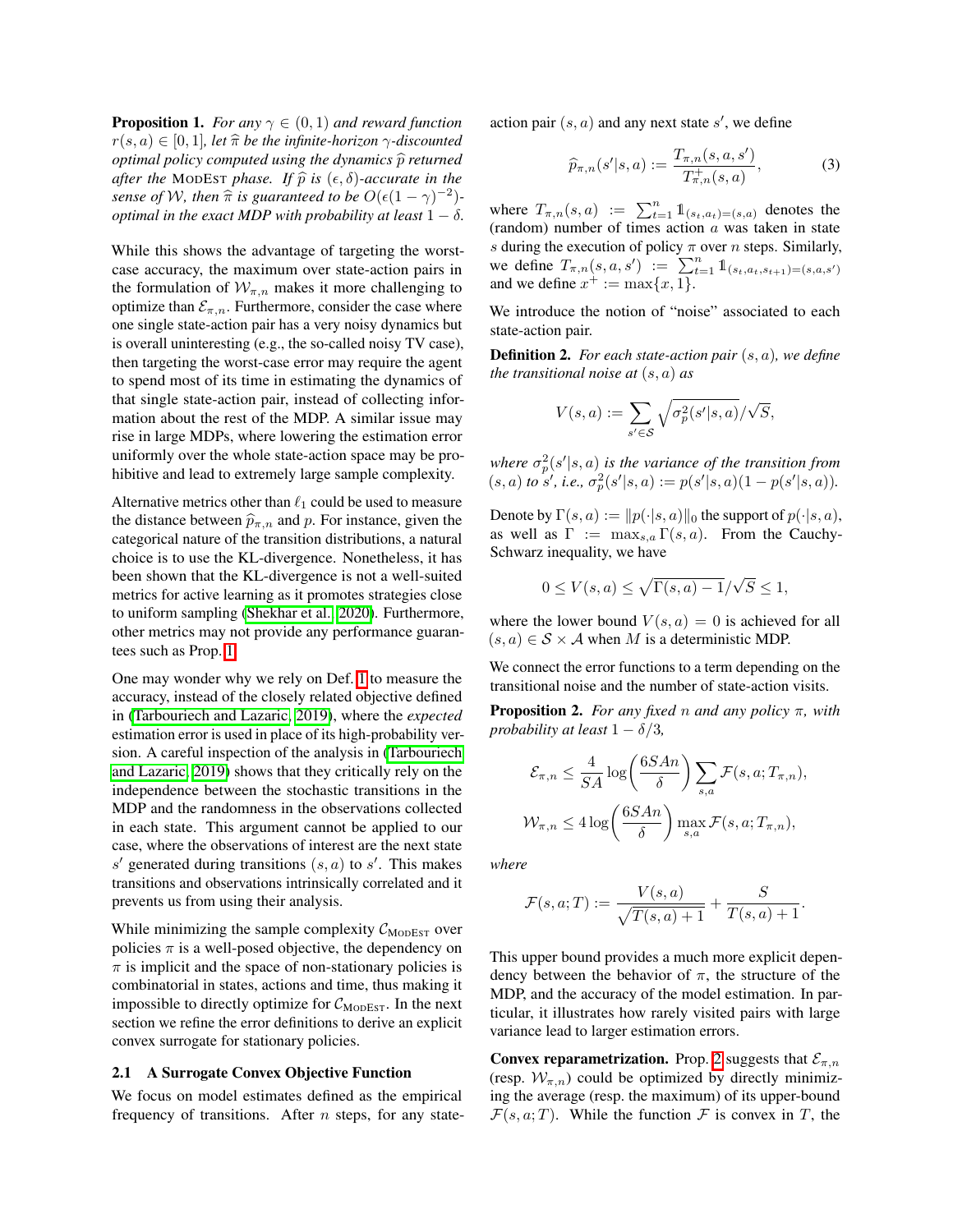constraint that  $T_{\pi,n}$  must be a valid state-action counter renders the optimization problem of minimizing  $\mathcal{F}(T_{\pi,n})$ non-convex. To circumvent this issue, we introduce the state-action stationary distribution  $\lambda_{\pi} \in \Delta(\mathcal{S} \times \mathcal{A})$  of a stationary policy  $\pi$ . Also known as an occupancy measure,  $\lambda_{\pi}(s, a)$  is the expected frequency with which action *a* is executed in state *s* while following policy  $\pi$ . Let  $\Lambda^{(p)}$ be the set of state-action stationary distributions, i.e.,

$$
\Lambda^{(p)} := \Big\{ \lambda \in \Delta(\mathcal{S} \times \mathcal{A}) : \forall s \in \mathcal{S},
$$

$$
\sum_{b \in \mathcal{A}} \lambda(s, b) = \sum_{(s', a) \in \mathcal{S} \times \mathcal{A}} p(s|s', a) \lambda(s', a) \Big\}.
$$

We introduce a convenient function

$$
\mathcal{G}_n(s,a;\lambda):=\frac{V(s,a)}{\sqrt{\lambda(s,a)+\frac{1}{n}}}+\frac{1}{\sqrt{n}}\frac{S}{\lambda(s,a)+\frac{1}{n}},
$$

and its associated functions

$$
\mathcal{L}_n^{\mathcal{E}}(\lambda) := \frac{1}{SA} \sum_{s,a} \mathcal{G}_n(s, a; \lambda),
$$

$$
\mathcal{L}_n^{\mathcal{W}}(\lambda) := \max_{s,a} \mathcal{G}_n(s, a; \lambda).
$$

Let the empirical state-action frequency at any time *t* be  $\lambda_{\pi,t}(s, a) = T_{\pi,t}(s, a)/t$ , then it is easy to see that

$$
\mathcal{E}_{\pi,n} \leq \frac{4}{\sqrt{n}} \log \left( \frac{6SAn}{\delta} \right) \mathcal{L}_n^{\mathcal{E}}(\widetilde{\lambda}_{\pi,n}),
$$
  

$$
\mathcal{W}_{\pi,n} \leq \frac{4}{\sqrt{n}} \log \left( \frac{6SAn}{\delta} \right) \mathcal{L}_n^{\mathcal{W}}(\widetilde{\lambda}_{\pi,n}).
$$

<span id="page-3-0"></span>This suggests that we could directly minimize  $\mathcal{E}_{\pi,n}$ (resp.  $W_{\pi,n}$ ) by optimizing the function  $\mathcal{L}_n^{\varepsilon}$  (resp.  $\mathcal{L}_n^{\mathcal{W}}$ ) over  $\lambda$  in the set of stationary distributions  $\Lambda^{(p)}$  as follows

$$
\min_{\lambda \in \Lambda^{(p)}} \mathcal{L}_n^{\mathcal{E}}(\lambda), \qquad \min_{\lambda \in \Lambda^{(p)}} \mathcal{L}_n^{\mathcal{W}}(\lambda). \tag{\dagger}
$$

These functions are convex in both the objective function and the constraints and we denote by  $\lambda_{\dagger,n}^{\varepsilon}$  and  $\lambda_{\dagger,n}^{W}$  their solutions. Roughly speaking, the optimal distributions should visit more often state-action pairs associated to a larger transitional noise.

Beside  $\mathcal{L}_n$ , we also use closely related functions obtained as asymptotic relaxation for  $n \to \infty$  and define the optimization problems

$$
\min_{\lambda \in \Lambda^{(p)}} \mathcal{L}_{\infty}^{\mathcal{E}}(\lambda) := \frac{1}{SA} \sum_{s,a} \frac{V(s,a)}{\sqrt{\lambda(s,a)}},
$$
  

$$
\min_{\lambda \in \Lambda^{(p)}} \mathcal{L}_{\infty}^{W}(\lambda) := \max_{s,a} \frac{V(s,a)}{\sqrt{\lambda(s,a)}}.
$$
 (\*)

We refer to  $\lambda_{\star}^{\mathcal{E}}$  and  $\lambda_{\star}^{\mathcal{W}}$  the corresponding optimal stateaction stationary distributions.

# <span id="page-3-2"></span>3 LEARNING TO OPTIMIZE MODEST

In this section, we build on [\(Berthet and Perchet, 2017;](#page-9-9) [Tarbouriech and Lazaric, 2019\)](#page-9-2), introduce a learning algorithm for the MODEST problem and prove its sample complexity for both  $\mathcal E$  and  $\mathcal W$  error functions. As the structure of the algorithm is the same for both cases, we describe it in its general form.

### 3.1 Setting the Stage

Leveraging (*[†](#page-3-0)*) to design an algorithm minimizing the estimation error requires addressing two issues: 1) the transitional noise  $V(s, a)$  in the objective function and the transition dynamics *p* appearing in the constraint are unknown, 2) despite  $\mathcal{L}_n^{\varepsilon}$  and  $\mathcal{L}_n^{\mathcal{W}}$  being convex, they are both poorly conditioned and difficult to optimize.

Parameters estimation. After *t* steps, the algorithm constructs estimate  $\hat{p}_t$  as in Eq. [\(3\)](#page-2-1) using the samples collected so far. Furthermore, it defines the empirical variance of the transition from  $(s, a)$  to  $s'$  as  $\hat{\sigma}_t^2(s'|s, a) := \hat{p}_t(s'|s, a)(1 - \hat{p}_t(s'|s, a))$ . Then we have the following high-probability guarantees on  $\hat{p}_t$  and an upper-confidence bound on the transitional noise.

<span id="page-3-1"></span>**Lemma 1.** Define  $\mathcal{B}_t(s, a, s') := \{\tilde{p} \in \Delta(S) : |\tilde{p}| \leq \epsilon \}$  $|\widetilde{p}(s'|s, a) - \widehat{p}_t(s'|s, a)| \leq B_t(s, a, s')\}$  *and* 

$$
B_t(s, a, s') := 2\sqrt{\frac{\widehat{\sigma}_t^2(s'|s, a)}{T_t^+(s, a)}\ell_t} + \frac{6\ell_t}{T_t^+(s, a)},
$$

*where*  $\ell_t := \log \left( \frac{6SAT_t^+(s,a)}{\delta} \right)$ ⌘ *. Furthermore, let*

$$
\widehat{V}^+_t(s,a) := \frac{1}{\sqrt{S}} \sum_{s' \in \mathcal{S}} \Big( \sqrt{\widehat{\sigma}^2_t(s'|s,a)} + \sqrt{2 \frac{\ell'_t}{T^+_t(s,a)}} \Big),
$$

*where*  $\ell'_t = \log \left( \frac{4S^2 A (T_t^+(s,a))^2}{\delta} \right)$ ⌘ *. Then with probability at least*  $1 - \delta$ *, for any*  $t > 0$  *and*  $(s, a) \in S \times A$ *, we have* 

$$
V(s,a) \leq \widehat{V}_t^+(s,a), \quad p(\cdot|s,a) \in \mathcal{B}_t(s,a).
$$

This result allows us to build upper bounds on the error functions and correctly manage the constraint set  $\Lambda^{(p)}$ .

**Smooth optimization.** We first notice that both  $\mathcal{L}_n^{\mathcal{E}}$  and  $\mathcal{L}_n^{\mathcal{W}}$  are built on  $\mathcal{G}_n$  which may grow unbounded when *n* grows to infinity and  $\lambda$  tends to zero in state-action pairs with non-zero transitional noise. Furthermore, the function is smooth with coefficient scaling as  $n^{5/2}$ , which diverges as  $n \to +\infty$ . This means that optimizing  $\mathcal{L}_n$ functions may become increasingly more difficult for large *n*. In order to avoid this issue we restrict the space of  $\lambda$ . For any  $\eta > 0$  we introduce the restricted simplex

$$
\Lambda_{\eta}^{(p)} := \{ \lambda \in \Lambda^{(p)} \mid \forall (s, a) \in \mathcal{S} \times \mathcal{A}, \lambda(s, a) \geq \eta \}.
$$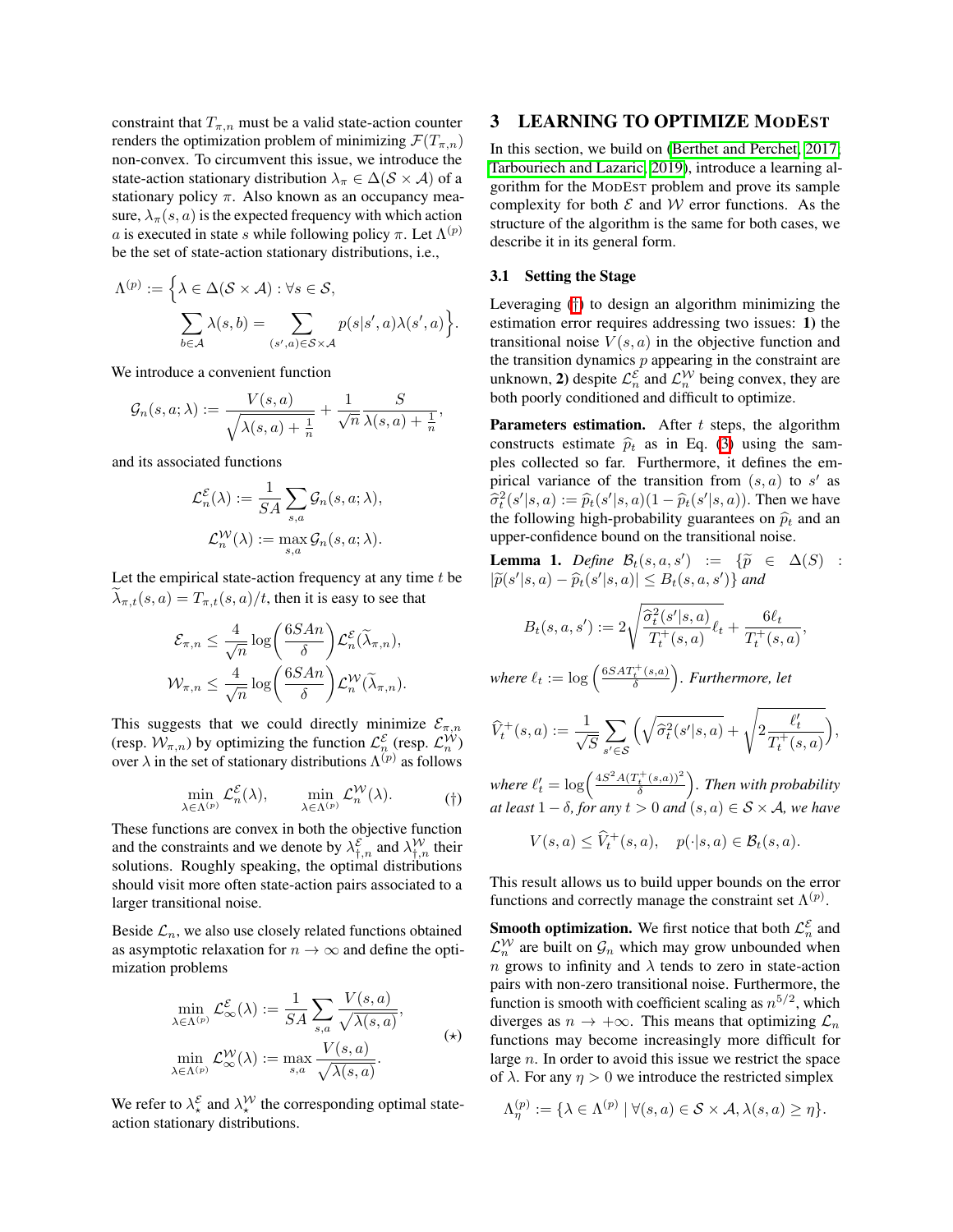Algorithm 1: FW-MODEST

- 1 **Input:** Constraint parameter  $\eta > 0$ , confidence  $\delta \in (0, 1)$ , budget *n*, objective function  $\mathcal{L}_n$  (either  $\mathcal{L}_n^{\mathcal{E}}$  or  $\overline{\mathcal{L}}_n^W$ ).
- 2 **Initialization:** Set  $t := 1$ , state-action counter

 $T_0(s, a) := 0$  and empirical frequency  $\tilde{\lambda}_0(s, a) := \frac{1}{SA}$ .

- 3 for *episode*  $k = 1, 2, \ldots$  do 4 | Set  $t_k := t$ .
- 5 Compute the upper-confidence bound  $\hat{V}_k^+$  to the estimates of the transitional noise.
- 6 Compute the objective function  $\mathcal{L}_n$  using  $\widehat{V}_k^+$ .
- 7 Compute the occupancy measure  $\widehat{\phi}_{k+1}^+$  using **6**.
- **8** Derive the policy  $\widetilde{\pi}_{k+1}^+$  using  $\overline{(\mathbf{7})}$ .
- **9** Execute  $\widetilde{\pi}_{k+1}^+$  for  $\tau_k$  steps.
- <span id="page-4-5"></span>10 | Update the time index *t* and empirical frequency  $\widetilde{\lambda}_{k+1}$ .

On this set we have that  $\mathcal{G}_n$  is now bounded and smooth independently from *n*. Since  $\mathcal{L}_n^{\mathcal{E}}$  is just an average of functions  $\mathcal{G}_n$ , it directly inherits these properties.

<span id="page-4-4"></span>**Proposition 3.** On the set  $\Lambda_{\eta}^{(p)}$  the function  $\mathcal{L}_{n}^{\mathcal{E}}$  has a *smoothness constant scaling as*  $1/\eta^3$ *.* 

Unfortunately, the same guarantees do not hold for  $\mathcal{L}_n^{\mathcal{W}}$ , as it is a non-smooth function of  $\mathcal{G}_n$ . We thus modify  $\mathcal{L}_n^{\mathcal{W}}$ using a LogSumExp (LSE) transformation. We briefly recall its properties (see e.g., [Beck, 2017\)](#page-9-10).

<span id="page-4-2"></span>**Proposition 4.** For any  $x \in (\mathbb{R}_+)^m$ , let  $LSE(x) :=$  $\log \tilde{p}(\sum_{i=1}^m \exp(x_i))$ . Then the following properties hold:

- *1)* LSE is convex and 1-smooth w.r.t. the  $\ell_{\infty}$ -norm.
- 2)  $\max_{i \in [m]} x_i \leq \text{LSE}(x) \leq \max_{i \in [m]} x_i + \log(m)$ .

While the first property ensures convexity and smoothness, the second statement shows that the bias introduced by the transformation is logarithmic in the number of elements. We define the LSE version of  $\mathcal{L}_n^{\mathcal{W}}$  as

$$
\overline{\mathcal{L}}_n^{\mathcal{W}}(\lambda) := \log \Big( \sum_{s,a} \exp(\mathcal{G}_n(s, a; \lambda)) \Big), \qquad (4)
$$

which satisfies the following property by the chain rule and Prop. 4

<span id="page-4-3"></span>**Proposition 5.** On the set  $\Lambda_{\eta}^{(p)}$  the function  $\overline{\mathcal{L}}_{n}^{W}$  has a *smoothness constant scaling as*  $1/\eta^5$ .

Comparing Prop.  $5$  to Prop.  $3$ , we notice that beside being biased,  $\overline{\mathcal{L}}_n^W$  is also less smooth than  $\mathcal{L}_n^{\mathcal{E}}$  and it is thus possibly harder to optimize.

### 3.2 The Algorithm

We build on the estimation algorithm of [\(Tarbouriech and](#page-9-2)  $\left| \frac{\text{Lazaric}}{\text{N}} \right|$ , 2019) and propose FW-MODEST (Alg.  $\left| \overline{\text{N}} \right|$ , which proceeds through episodes  $k = 1, 2, \ldots$  and applies a Frank-Wolfe approach to minimize the model estimation

error. The algorithm receives as input the state-action space, the parameter  $\eta$  used in defining the restricted space  $\Lambda$ , the budget *n*, and the objective function  $\mathcal{L}_n$  to optimize (i.e., either  $\mathcal{L}_n^{\mathcal{E}}$  or the smoothed  $\overline{\mathcal{L}}_n^{\mathcal{W}}$ ).<sup>2</sup> We first review how  $\mathcal{L}_n$  could be optimized by the Frank-Wolfe (FW) algorithm in the exact case, when the transition dynamics *p* and transitional noise  $V(s, a)$  are known. Let  $\lambda_0$  be the initial solution in  $\Lambda_{\eta}^{(p)}$ , then FW proceeds through iterations by computing

<span id="page-4-7"></span>
$$
\phi_{k+1} = \arg \min_{\lambda \in \Lambda^{(p)}} \langle \nabla \mathcal{L}_n(\lambda_k), \lambda \rangle,
$$
 (5)

which is then used to update the candidate solution as  $\lambda_{k+1} = \lambda_k + \beta_k(\phi_{k+1} - \lambda_k)$ . Whenever the learning rate  $\beta_k$  is properly tuned, the overall process is guaranteed to converge to optimal value  $\mathcal{L}_n(\lambda_{\dagger,n})$  at the rate  $O(\kappa_{\eta}/k)$  [\(Jaggi, 2013\)](#page-9-11), where  $\kappa_{\eta}$  is the smoothness of the function (see Prop.  $\boxed{3}$  and  $\boxed{5}$ ). FW-MODEST integrates the Frank-Wolfe scheme into a learning loop, in which the solution constructed by the agent at the beginning of episode  $k$  is the empirical frequency of visits  $\lambda_k$ , and the optimization in  $\boxed{5}$  is replaced by an estimated version where the upper bound  $V_k^+(s, a)$  from Lem.  $\boxed{1}$  is used in place of the transitional noise  $V(s, a)$ . Moreover, the confidence interval  $\mathcal{B}_k$  over the transition dynamics is used to characterize the constraint  $\Lambda^{(p)}$ , thus leading to the optimization $3$ 

<span id="page-4-0"></span>
$$
\widehat{\phi}_{k+1}^{+} = \underset{\widetilde{p} \in \mathcal{B}_{k}, \lambda \in \Lambda^{(\widetilde{p})}}{\arg \min} \langle \nabla \widehat{\mathcal{L}}_{n,k}^{+}(\widetilde{\lambda}_{k}), \lambda \rangle, \tag{6}
$$

where  $\widehat{\mathcal{L}}_{n,k}^+$  is  $\mathcal{L}_n$  with *V* replaced by  $\widehat{V}_k^+$  in the formulation of  $\mathcal{G}_n$ . The optimization in  $\mathcal{G}_n$  can be seen as the problem of solving an MDP with an optimistic choice of the dynamics within the confidence set  $B_k$  and where the reward is set to  $-\nabla \widehat{\mathcal{L}}_{n,k}^+(\widetilde{\lambda}_k)$ , i.e., state-action pairs with larger (negative) gradient have larger reward. This directly leads to solutions that try to increase the accuracy in state-action pairs where the current estimation of the model is likely to have a larger error. Notice that the output of the optimization is the distribution  $\widehat{\phi}_{k+1}^+$ , which cannot be directly used to update the solution  $\lambda_k$  as in FW, since the empirical frequency can only be updated by executing a policy collecting new samples. Thus,  $\hat{\phi}_{k+1}^+$  is used to define a policy  $\pi^+_{k+1}$  as

<span id="page-4-1"></span>
$$
\widetilde{\pi}_{k+1}^{+}(a|s) := \frac{\widehat{\phi}_{k+1}^{+}(s,a)}{\sum_{b \in \mathcal{A}} \widehat{\phi}_{k+1}^{+}(s,b)},\tag{7}
$$

which is then executed for  $\tau_k$  steps until the end of the current episode. The samples collected throughout the episode are then used to compute the new frequency  $\lambda_{k+1}$ .

<span id="page-4-6"></span><sup>&</sup>lt;sup>2</sup>In the following we use  $\mathcal{L}_n$  for the generic function the algorithm is required to optimize.

<span id="page-4-8"></span><sup>&</sup>lt;sup>3</sup>The arg min extracts only the solution  $\lambda$ .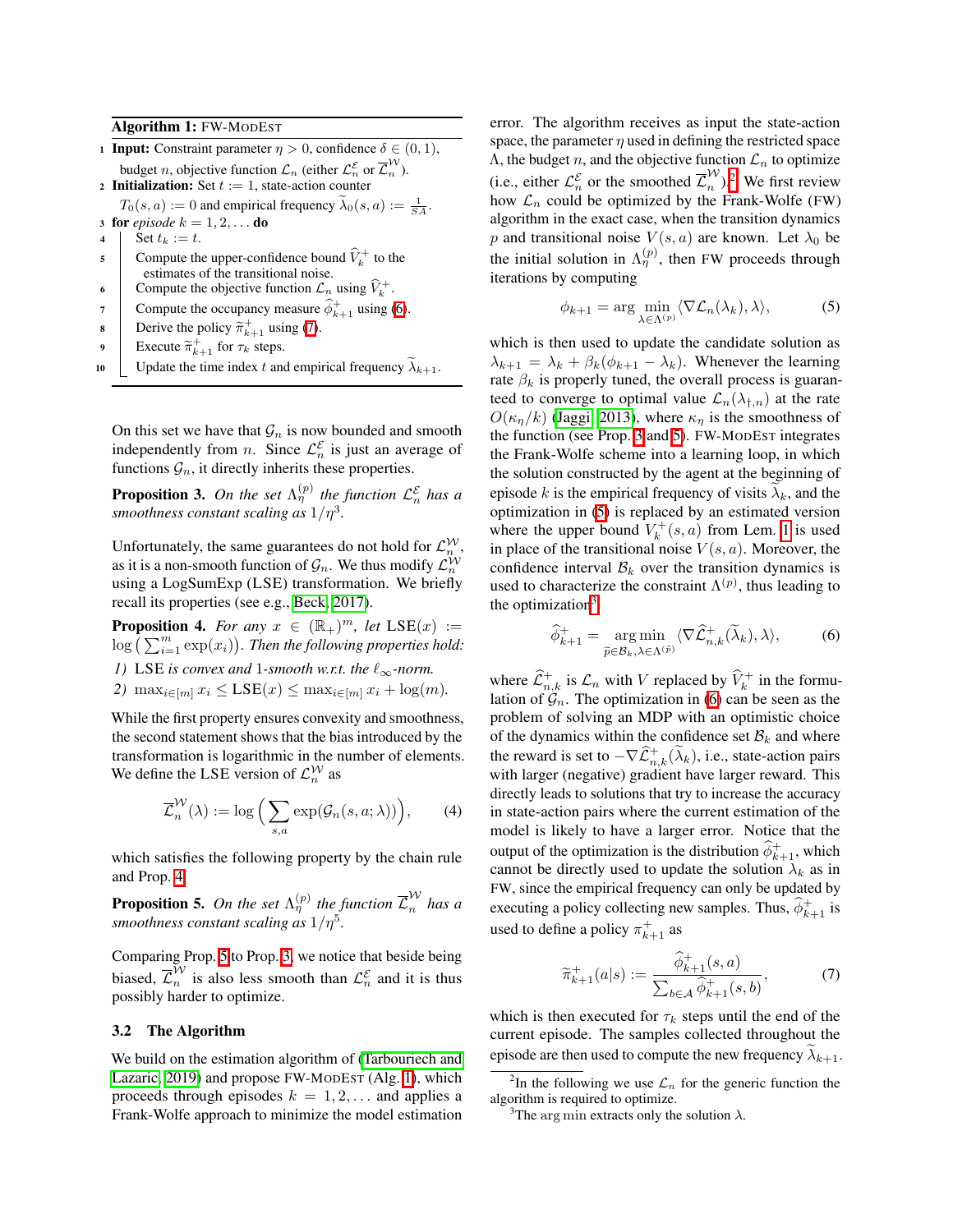The extended LP problem. While the overall structure of FW-MODEST is similar to the estimation algorithm in [\(Tarbouriech and Lazaric, 2019\)](#page-9-2), the crucial difference is that the true dynamics  $p$  is unknown and  $\sqrt{6}$  cannot be directly solved as an LP. In fact, while for any fixed  $\tilde{p}$  the set  $\Lambda^{(\tilde{p})}$  only poses linear constraints and optimizing over  $\lambda$  coincides with the standard dual LP to solve MDPs ( $\overline{$ Puterman,  $\overline{2014}$ ), in our case we have to list all possible values of  $\tilde{p}$  in  $\mathcal{B}_k$ . We thus propose to rewrite [\(6\)](#page-4-0) as an *extended* LP problem by considering the state - action - next-state occupancy measure  $q(s, a, s')$ , defined as  $q(s, a, s') := p(s'|s, a) \lambda(s, a)$ . We recall from Lem.  $\boxed{1}$  that at any episode  $k$ , we have an estimate  $\widehat{p}_k$  such that, w.h.p., for any  $(s, a, s') \in S \times A \times S$ ,  $|\widehat{p}_k(s'|s, a) - p(s'|s, a)| \leq B_k(s, a, s')$ . For notational convenience, we define  $r_k(s, a) := -\nabla \widehat{\mathcal{L}}_{n,k}^+(\lambda_k)(s, a)$ . We then introduce the extended LP associated to  $\overline{6}$  formulated over the variables *q* as

$$
\max_{q \in \Delta(S \times A \times S)} \sum_{s,a,s'} r_k(s,a) q(s,a,s')
$$
  
s.t.  $\forall j \in S, \sum_{a,s} q(j,a,s) - \sum_{s,a} q(s,a,j) = 0,$   

$$
q(s,a,j) - (\widehat{p}_k(j|s,a) + B_k(s,a,j)) \sum_{s'} q(s,a,s') \le 0,
$$

$$
-q(s,a,j) + (\widehat{p}_k(j|s,a) - B_k(s,a,j)) \sum_{s'} q(s,a,s') \le 0,
$$

$$
\sum_{s'} q(s,a,s') \ge \eta.
$$

Crucially, the reparametrization in *q* enables to efficiently solve the problem as a "standard" LP. Let  $q_{k+1}$  be the solution of the problem above, then the state-action distribution can be easily recovered as  $\hat{\phi}_{k+1}^+(s, a) :=$  $\sum_{s'} q_{k+1}(s, a, s')$ , and the corresponding policy is computed as in  $(7)$ .

#### 3.3 Sample Complexity

In order to derive the sample complexity of FW-MODEST, we build on the analysis in (Tarbouriech and Lazaric) [2019\)](#page-9-2) and show that the algorithm controls the regret w.r.t. the optimal solution of the problem min  $\mathcal{L}_n(\lambda)$ , i.e.,

$$
\mathcal{R}_n := \mathcal{L}_n(\lambda_n) - \mathcal{L}_n(\lambda_{\dagger,n}), \tag{8}
$$

where, similar to the previous section,  $\mathcal{L}_n$  can be either  $\mathcal{L}_n^{\mathcal{E}}$  or  $\overline{\mathcal{L}}_n^W$ ,  $\lambda_{\dagger,n}$  is the corresponding optimal solution and  $\widetilde{\lambda}_n$  is the empirical frequency of visits after *n* steps. We require  $\eta$  and the MDP to satisfy the two following assumptions.<sup>5</sup>

Assumption 1. *The parameter*  $\eta$  *is such that* 

$$
\lambda_{\dagger,n}\in\arg\min_{\lambda\in\Lambda_{\eta}^{(p)}}\mathcal{L}_n(\lambda),\quad \lambda_{\star}\in\arg\min_{\lambda\in\Lambda_{\eta}^{(p)}}\mathcal{L}_{\infty}(\lambda),
$$

*i.e., the optimal solutions in the restricted set*  $\Lambda$  *coincide with the unrestricted solutions for both*  $\mathcal{L}_n$  *and*  $\mathcal{L}_{\infty}$ *.* 

<span id="page-5-3"></span>Assumption 2. *The MDP M is ergodic. We denote by*  $\gamma_{\min}$  :=  $\min_{\pi} \gamma_{ps}^{\pi}$  *the smallest pseudo-spectral gap* (*Paulin*, 2015) *over all stationary policies*  $\pi$  *and we assume*  $\gamma_{\min} > 0$ .

We are now ready to derive the model estimation error and sample complexity of FW-MODEST. By extending the analysis from [\(Tarbouriech and Lazaric, 2019\)](#page-9-2) to unknown transition model and integrating the regret analysis into our estimation error problem, we obtain the following (see [A](#page-0-0)pp.  $\overline{A}$  for the proof and the explicit dependencies).

<span id="page-5-4"></span>Theorem 1. *If* FW-MODEST *is run with a budget n and the length of the episodes is set to*  $\tau_k = 3k^2 - 3k + 1$ , *then under Asm.*  $\boxed{I}$  *and*  $\boxed{2}$ , *w.p.*  $1 - \delta$  *and depending on the optimization function*  $\mathcal{L}_n$  *given as input, we have that* 

$$
\mathcal{E}_{\pi,n} = \widetilde{O}\bigg(\frac{\mathcal{L}^{\mathcal{E}}_{\infty}(\lambda^{\mathcal{E}}_{\star})}{\sqrt{n}} + \frac{\Theta^{\mathcal{E}}}{n^{5/6}}\bigg),
$$
  

$$
\mathcal{W}_{\pi,n} = \widetilde{O}\bigg(\frac{\mathcal{L}^{\mathcal{W}}_{\infty}(\lambda^{\mathcal{W}}_{\star}) + \log(SA)}{\sqrt{n}} + \frac{\Theta^{\mathcal{W}}}{n^{5/6}}\bigg),
$$

where  $\Theta^{\mathcal{E}}$  (resp.  $\Theta^{\mathcal{W}}$ ) scales polynomially with MDP con*stants S*, *A*, and  $\gamma_{\min}^{-1}$ , and with algorithmic dependent *constants*  $\log(1/\delta)$  *and*  $\eta^{-1}$  *when optimizing*  $\mathcal{E}$  *(resp. W). From this result we immediately obtain the sample complexity of* FW-MODEST

$$
\mathcal{C}^{\mathcal{E}}(\epsilon,\delta) = \Omega\bigg(\frac{\mathcal{L}^{\mathcal{E}}_{\infty}(\lambda^{\mathcal{E}}_{\star})^{2}}{\epsilon^{2}} + \frac{\Theta^{\mathcal{E}}}{\epsilon^{6/5}}\bigg),
$$
  

$$
\mathcal{C}^{\mathcal{W}}(\epsilon,\delta) = \Omega\bigg(\frac{(\mathcal{L}^{\mathcal{W}}_{\infty}(\lambda^{\mathcal{W}}_{\star}) + \log(SA))^{2}}{\epsilon^{2}} + \frac{\Theta^{\mathcal{W}}}{\epsilon^{6/5}}\bigg).
$$

<span id="page-5-5"></span>Model estimation performance. The previous result shows that FW-MODEST successfully targets the model estimation problem with provable guarantees. In particular, the model estimation errors above display a leading error term scaling as  $\tilde{O}(n^{-1/2})$  and a lower-order term scaling as  $\tilde{O}(n^{-5/6})$ . Under Asm. [2,](#page-5-3) any stochastic policy  $\pi$  with non-zero probability to execute any action is guaranteed to reach all states with a non-zero probability. As a result, the associated model estimation error would decrease as  $\tilde{O}(n^{-1/2})$  as well, since  $T_{\pi,n}(s, a)$  grows linearly with *n* in all state-action pairs. Nonetheless, the linear growth could be very small as it depends on the smallest probability of reaching any state by following  $\pi$ . As a result, despite the fact that  $\pi$  may achieve the same rate, FW-MODEST actually performs much better. In particular, a

<span id="page-5-2"></span><span id="page-5-0"></span><sup>&</sup>lt;sup>4</sup>This construction resembles the extended LP used for loopfree stochastic shortest path problems in [\(Rosenberg and Man](#page-9-13)[sour, 2019\)](#page-9-13).

<span id="page-5-1"></span> $\frac{5}{2}$ Refer to [\(Tarbouriech and Lazaric, 2019\)](#page-9-2) for more details about the assumptions.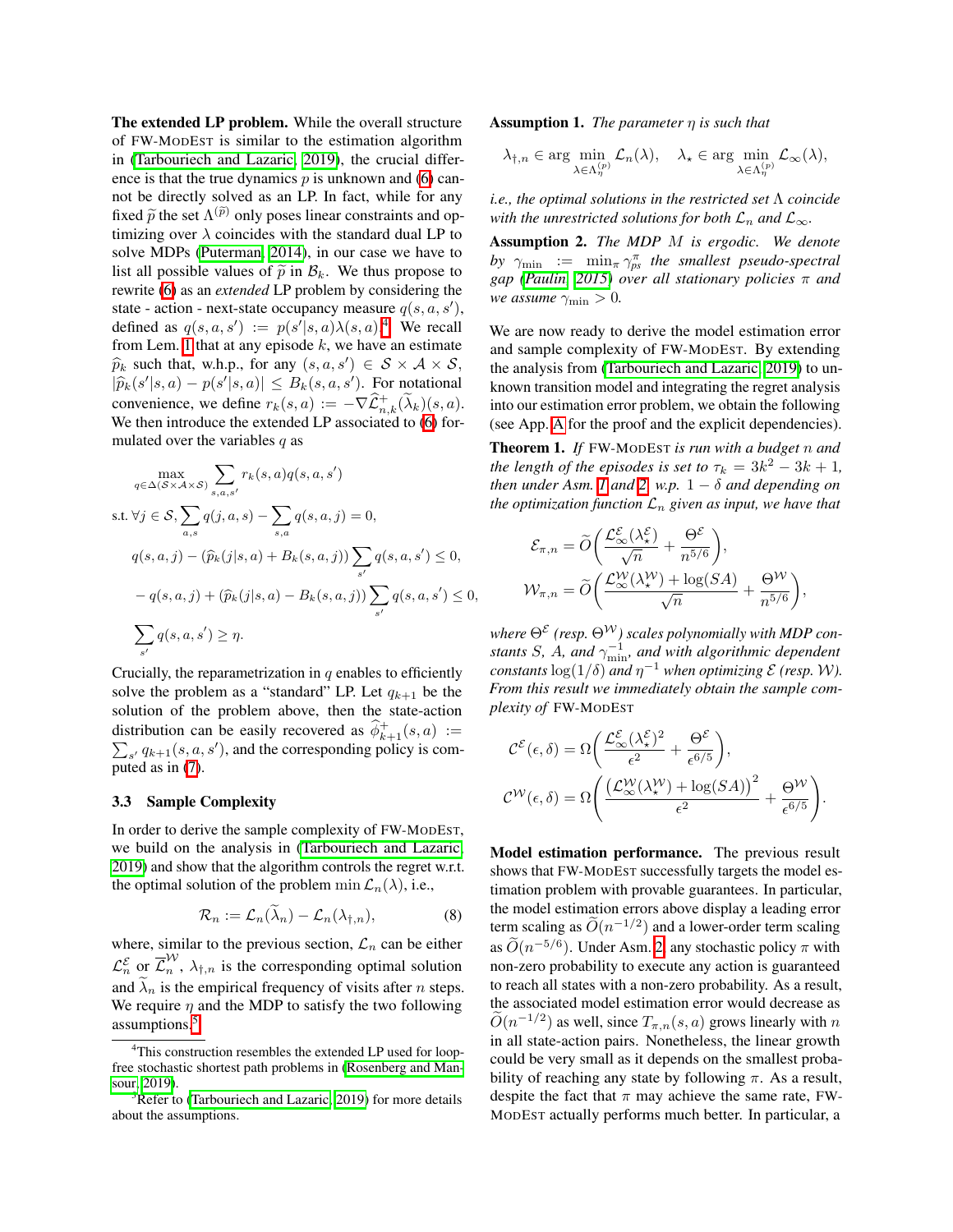trivial strategy like the uniform policy  $\pi_{\text{unif}}$  yields a mainorder term decreasing in  $\mathcal{L}_{\infty}(\lambda_{\pi_{\text{unif}}})/n^{1/2}$ , whereas the term  $\mathcal{L}_{\infty}(\lambda_{\star})/n^{1/2}$  achieved in Thm. [1](#page-5-4) is an upper bound to the smallest error that can be achieved for the specific MDP at hand by definition of  $\lambda_{\star}$  (this gap between the uniform policy and FW-MODEST is experimentally displayed in Sect.  $\overline{5}$ . As such, Thm.  $\overline{1}$  shows that FW-MODEST is able to adapt to the current problem and decrease the model estimation error at the best possible rate, up to an additive error (the lower-order term), which is decreasing to zero at the faster rate  $\tilde{O}(n^{-5/6})$ .

Limitations. Despite its capability of tracking the performance of the best state-action distribution, FW-MODEST and its analysis suffer from several limitations. Asm.  $2$ poses significant constraints both on the choice of  $\eta$  and the ergodic nature of the MDP. Moreover, the lower-order terms in Thm.  $\sqrt{1}$  depend inversely on the parameter  $\eta$  (via the optimization properties of  $\mathcal E$  and  $\mathcal W$ , see [A](#page-0-0)pp.  $\mathbf{A}(\mathbf{\Phi})$ , which implicitly worsens the dependency on the stateaction size, to the extent that the second term may effectively dominate the overall error even for moderately big values of *n*. This drawback is even stronger in the case of *W*. In fact, as shown in Prop.  $4$ , the function  $\overline{\mathcal{L}}_n^W$  is biased by  $log(SA)$ , which is then reflected into the final accuracy of FW-MODEST. While it is possible to change the definition of  $\overline{\mathcal{L}}_{\infty}^{\mathcal{W}}$  to reduce the bias, this would lead to a less smooth function, which would make the constants in the lower-order term even larger. We also notice that as  $\lambda$ appears in the denominator of all functions  $\mathcal{L}$ , optimizing *L* often becomes numerically unstable for large stateaction space, where  $\min_{s,a} \lambda(s,a) \leq 1/SA$ . Finally, the episode length choice in Thm.  $\sqrt{1}$  is often conservative in practice, where shorter episodes usually perform better.

While it remains an open question whether it is possible to achieve better results for the MODEST problem, in the next section we introduce a heuristic objective function that allows more efficient learning with looser assumptions.

### 4 WEIGHTED MAXENT

We introduce a heuristic objective function for model estimation and we propose a variant of the algorithm in [\(Cheung, 2019a\)](#page-9-3) for which we prove regret guarantees.

### 4.1 Maximum Weighted Entropy

A good exploration strategy to traverse the environment is to maximize the entropy of the empirical state frequency: this consists in the MAXENT algorithm intro-duced in [\(Hazan et al., 2019\)](#page-9-1). Yet this strategy aims at generating a uniform coverage of the state space. While it may be beneficial to perform the MAXENT strategy in some settings, this is undesirable for the MODEST objective. First, the state-action space should be considered

instead of only the state space. Second and crucially, whenever there is a discrepancy in the transitional noise, each state-action pair should not be visited uniformly as often. Indeed, the convex relaxation in Sect. [2](#page-1-3) emphasizes that in order to minimize the model estimation error the agent should aim at visiting each state-action pair (*s, a*) proportionally to its transitional noise  $V(s, a)$ . A way to do this is to consider a *weighted* entropy objective function, with the weight of each state-action pair depending on its transitional noise.

Definition 3. *For any non-negative weight function w* :  $S \times A \rightarrow \mathbb{R}^+$ , the weighted entropy  $H_w$  is defined on  $\Delta(S \times A)$  *as follows:* 

$$
H_w(\lambda) := - \sum_{(s,a) \in S \times \mathcal{A}} w(s,a) \lambda(s,a) \log(\lambda(s,a)).
$$

To gain insight on  $H_w$ , we can argue that  $w(s, a)$  represents the value or utility of each outcome (*s, a*) (see e.g., Guiașu, 1971). Hence, the learner is encouraged to allocate importance on information regarding (*s, a*) proportionally to the weight *w*(*s, a*). This can be translated in biasing exploration towards region of the state-action space with high weights  $w(s, a)$ . Similar to (Hazan et al.  $\sqrt{2019}$ , we also introduce a smoothed version of  $H_w$  and show its properties.

Lemma 2. *For any arbitrary set of non-negative weights*  $w$  *— for which we define*  $W := \max_{s,a} w(s,a)$  *— and for any smoothing parameter*  $\mu > 0$ *, we introduce the following smoothed proxy*

$$
H_{w,\mu}(\lambda) := \sum_{s,a} w(s,a)\lambda(s,a) \log \bigg(\frac{1}{\lambda(s,a)+\mu}\bigg).
$$

*The function*  $H_{w,\mu}$  *satisfies the following properties:* 

- *I.*  $[\nabla H_{w,\mu}(\lambda)]_{s,a} = -w(s,a)\Big(\log(\lambda(s,a)+\mu)+\frac{\lambda(s,a)}{\lambda(s,a)+\mu}\Big).$
- *2. For any*  $\mu \le \frac{1}{e} \frac{1}{SA}$ *, we have*  $[\nabla H_{w,\mu}(\lambda)]_{s,a} \ge 0$ *.*
- 3.  $H_{w,\mu}$  is concave in  $\lambda$ , as well as  $W\log\left(\frac{1}{\mu}\right)$ ⌘ *-Lipschitz continuous and*  $\frac{2W}{\mu}$ -smooth.
- *4. We have*  $|H_w(\lambda) H_{w,\mu}(\lambda)| \leq \mu SAW$ .

In light of the intuition gained by inspecting the definition of  $\mathcal{L}_n$ , in the following we set the weights  $w(s, a) :=$  $V(s, a)/\sqrt{SL}$ , with  $L := \log(SA/\delta)$ , so as to encourage visiting state-action pairs with large transitional noise. We notice that, unlike the smooth versions of  $\mathcal E$  and  $\mathcal W$ ,  $H_{w,u}$ has a much smaller smoothness constant and its bias can be easily controlled by the choice of  $\mu$ . Moreover, the state-action distribution  $\lambda$  does not appear in the denominator as in  $\mathcal{L}_n$ . All these factors suggest that learning how to optimize  $H_{w,\mu}$  may be much simpler than directly targeting the model estimation error.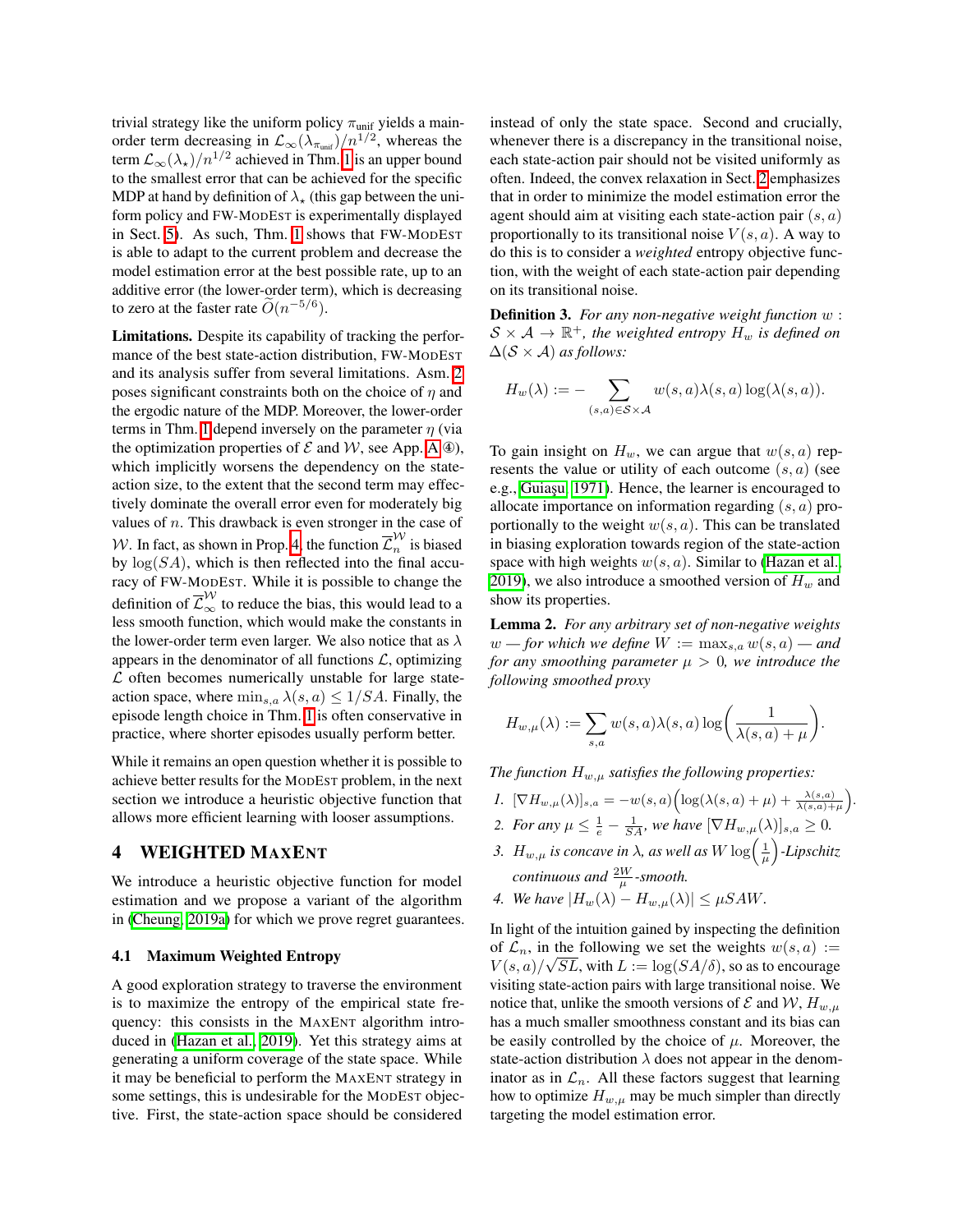Algorithm 2: WEIGHTED-MAXENT w/ TOC-UCRL2

1 **Input:** Smoothing parameter  $\mu$ , confidence  $\delta \in (0, 1)$ . 2 **Initialization:** Set  $t := 1$ , state-action counter  $T_0(s, a) := 0$  and empirical frequency  $\tilde{\lambda}_0(s, a) := \frac{1}{SA}$ . 3 Compute gradient threshold  $Q := 2 \log \left( \frac{1}{\mu} \right)$ . 4 for *episode*  $k = 1, 2, \ldots$  do 5 | Set  $t_k := t$ . 6 Compute the upper-confidence bound  $\hat{V}_k^+$  to the estimates of the transitional noise. 7 Compute the weighted entropy  $\widehat{\mathcal{H}}_k^+$  from [\(10\)](#page-7-0). <sup>8</sup> Compute a near-optimal policy  $\widehat{\pi}_{k+1}^+ := \text{EVI}(\nabla \widehat{\mathcal{H}}_k^+(\widetilde{\lambda}_k), \mathcal{B}_k, \frac{1}{\sqrt{t_k}}).$ **9** Initialize  $\nu_k(s, a) := 0, \Phi := 0$  and  $\theta_k^{\text{ref}} := \widetilde{H}_k^+(\widetilde{\lambda}_{t_k}).$ 10 while  $\Phi \le Q$  *and*  $\nu_k(s, a) < T_k(s, a)$  do<br>
11 Execute action  $a_t = \hat{\pi}_{k+1}^+(s_t)$ , observed 11 Execute action  $a_t = \hat{\pi}_{k+1}^+(s_t)$ , observe the next state  $s_{t+1}$ . 12 Compute gradient  $\theta_{t+1} := \nabla \widehat{\mathcal{H}}_k^+(\widetilde{\lambda}_t)$ . 13 Update  $\Phi$  +=  $\|\theta_{t+1} - \theta_k^{\text{ref}}\|_2$ .<br>
Update  $\nu_k(s_t, a_t)$  += 1,  $\widetilde{\lambda}_{t+1} := \frac{t}{t+1} \widetilde{\lambda}_t + \frac{1}{t+1} \mathbb{1}_{s_t, a_t}$ , and  $t \neq 1$ . 15 Set  $T_{k+1}(s, a) := T_k(s, a) + \nu_k(s, a)$ , update  $\widetilde{\lambda}_{k+1}$ .

#### <span id="page-7-1"></span>4.2 Learning to Optimize the Weighted Entropy

We seek to design a learning algorithm maximizing *Hw*. Since  $\mathcal{H}_{w,\mu}$  is concave, Lipschitz continuous and smooth in  $\lambda$ , the algorithm of [\(Cheung, 2019a\)](#page-9-3) could have been readily applied to maximize it *if* the function was known. The key difference here is that the weights are *unknown*. We thus generalize the algorithm of [\(Cheung, 2019a\)](#page-9-3) to handle this case. The resulting algorithm is outlined in Alg.  $[2]$ . In it, EVI $(r, \mathcal{B}, \varepsilon)$  denotes the standard extended value iteration scheme for reward function *r*, confidence region *B* around the transition probabilities, and accuracy  $\varepsilon$  (see [\(Cheung, 2019a\)](#page-9-3) for more details).

Following the terminology of [\(Cheung, 2019a\)](#page-9-3), in our setting the vectorial outcome at any state-action pair (*s, a*) is the standard basis vector for  $(s, a)$  in  $\mathbb{R}^{S \times A}$  (i.e.,  $\mathbb{1}_{s,a}$ ). The objective is to minimize the regret

$$
\mathcal{R}_n^{Ent} := \min_{\lambda \in \Lambda^{(p)}} \mathcal{H}_w(\lambda) - \mathcal{H}_w(\widetilde{\lambda}_t), \tag{9}
$$

where  $\Lambda^{(p)}$  is the space of state-action strationary distributions and  $\tilde{\lambda}_t$  is the empirical frequency of visits returned by the algorithm after  $t$  steps. Notice that unlike in Sect.  $2$ and  $3\ell$  the optimum is computed over  $\lambda$  in the unrestricted set of stationary distribution (i.e., no  $\eta$  lower bound), thus making this regret more general and challenging than  $(\sqrt{8})$ .

We extend the scope of TOC-UCRL2 [\(Cheung, 2019a\)](#page-9-3) to handle function  $\mathcal{H}_{w,\mu}$ . For any time step *t*, let us define

<span id="page-7-0"></span>
$$
\widehat{\mathcal{H}}_t^+(\lambda) := \sum_{s,a} \frac{\widehat{V}_t^+(s,a)}{\sqrt{SL}} \lambda(s,a) \log \left( \frac{1}{\lambda(s,a) + \mu} \right). \tag{10}
$$

Then we can derive a bound similar to Lem.  $\boxed{1}$ .

**Lemma 3.** With probability at least  $1 - \delta$ , at any time *step t, we have component-wise*

$$
\nabla \mathcal{H}(\widetilde{\lambda}_t) \leq \nabla \widehat{\mathcal{H}}_t^+(\widetilde{\lambda}_t) \leq \nabla \mathcal{H}(\widetilde{\lambda}_t) + u(t,\delta),
$$

*where the deviation*  $u(t, \delta)$  *satisfies* 

$$
[u(t, \delta)]_{s,a} = O\bigg(\sqrt{\frac{\log(\frac{SAt}{\delta})}{T_t(s,a)}}\bigg).
$$

We now show how a simple extension of the algorithm of [\(Cheung, 2019a\)](#page-9-3) can cope with the setting of unknown weights. At the beginning of each episode *k*, instead of feeding as reward the true, unknown current gradient, we simply feed an upper confidence bound of it, i.e.,  $\nabla \widehat{\mathcal{H}}_k^+ (\widetilde{\lambda}_k)$ , where the optimistic objective function  $\widehat{\mathcal{H}}_k^+$ — which depends on the smoothing parameter  $\mu$  — is defined as in  $\sqrt{10}$ . Initially, for small values of *t*, the weights are very similar, thus the algorithm targets a uniform exploration over the state-action space, that is, the original MAXENT objective. As more samples are collected, the estimation of the weights becomes more and more accurate, thus the exploration is gradually skewed towards regions of the state-action space with high transitional noise.

It is possible to extend the analysis of TOC-UCRL2 to this case and obtain a similar regret bound. As in [\(Cheung,](#page-9-3) [2019a\)](#page-9-3), the only assumption we need is that the MDP *M* is communicating, a weaker requirement than  $\text{Asm.}$   $\boxed{2}$ .

<span id="page-7-2"></span>Assumption 3. *The MDP M is communicating, with*  $diameter\ D:=\max_{s\neq s'}\min_{\pi}\mathbb{E}[\tau_{\pi}(s\rightarrow s')] < +\infty.$ 

Then we can prove the following result.

<span id="page-7-3"></span>Theorem 2. *If* WEIGHTED-MAXENT *is run with a budget n* and the smoothing parameter set to  $\mu = \frac{1}{n^{1/3}S^{2/3}}$ , then *under Asm. [3,](#page-7-2) with overwhelming probability, we have*

<span id="page-7-4"></span>
$$
\mathcal{R}_n^{Ent} = \widetilde{O}\left(\frac{DS^{1/3}}{n^{1/3}} + \frac{D\sqrt{\Gamma SA}}{\sqrt{n}}\right). \tag{11}
$$

While they target different objectives, it is interesting to do a qualitative comparison between Thm.  $\sqrt{2}$  and Thm.  $\sqrt{1}$ . We first extract from the error bound in Thm.  $\Box$  that FW-MODEST has a regret scaling as  $\Theta/n^{1/3}$  w.r.t.  $\mathcal{L}_{\infty}^{\mathcal{E}}(\lambda_{\star}^{\mathcal{E}})$ . While the rate is the same as in  $(11)$ , the difference is that the constants are much better for the weighted MAX-ENT case. In fact, it scales linearly with the diameter *D*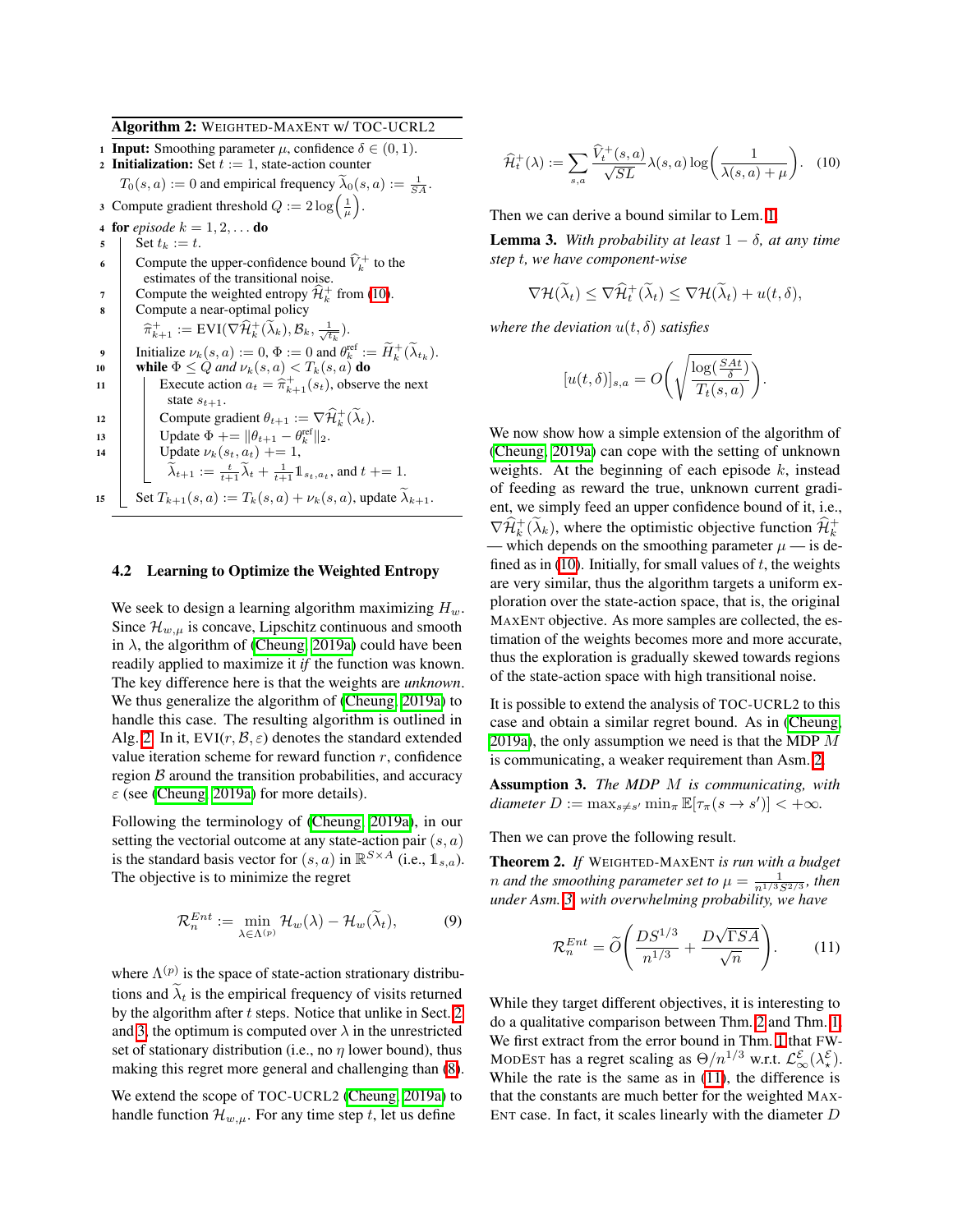and sublinearly with the size of the state-action space, instead of high-order polynomial dependencies on constants such as the constraint parameter  $\eta$  and the MDP parameter  $\gamma_{\text{min}}$ , which are likely to be very small in any practical application. As a result, we expect the weighted MAXENT version of TOC-UCRL2 to approach the performance of the optimal weighted entropy solution arg min<sub> $\lambda \in \Lambda(p)$ </sub>  $\mathcal{H}_w(\lambda)$  faster than FW-MODEST approaches the performance of  $\lambda_{\star}$ .

While we do not have an explicit link between the model estimation error and the weighted entropy, we notice an important connection between  $\mathcal{L}_{\infty}^{\mathcal{E}}$  and  $H_w$  in the unconstrained case (i.e., when  $\Lambda$  is reduced to the simplex over the state-action space with no constraint from the MDP). In this case, the solution to  $\min_{\lambda} H_w(\lambda)$  is  $\lambda_\star^{\text{WEIGHTED-MAXENT}}(s,a) \propto \exp(\alpha V(s,a)),$  with  $\alpha$  a suitable constant, which shows that the optimal distribution has a direct connection with the transitional noise  $V(s, a)$ . This exactly matches the intuition that a good distribution to minimize  $\mathcal{L}^{\mathcal{E}}_{\infty}$  should spend more time on states with larger noise. This connection is further confirmed in the numerical simulations we report in Sect. [5.](#page-8-0)

One may wonder why Alg.  $2$  cannot be applied to target the MODEST problem directly. In fact, Alg.  $2$  can be applied to any Lipschitz function (i.e., function with bounded gradient) and in the restricted set  $\Lambda_{\eta}^{(p)}$ , the function  $\mathcal{L}_n$  used in FW-MODEST has indeed a bounded Lips-chitz constant. Nonetheless, the regret analysis in Thm. [2](#page-7-3) adapted from [\(Cheung, 2019a\)](#page-9-3) requires evaluating the objective function at *every step t*, which in our case means evaluating  $\mathcal{L}_n$  at the empirical frequency  $\lambda_t$ . Unfortunately,  $\lambda_t$  is a random quantity and it may not belong to  $\Lambda_{\eta}^{(p)}$  at each step. This justifies the ergodicity assumption and the per-episode analysis of FW-MODEST, where episodes are long enough so that the ergodicity of the MDP guarantees that each state-action pair is visited *enough* and  $\mathcal{L}_n$  is evaluated only in the restricted set, where it is *well-behaved*.

### <span id="page-8-0"></span>5 NUMERICAL SIMULATIONS

We illustrate how the proposed algorithms are able to effectively adapt to the characteristics of the environment. We consider two domains (NoisyRiverSwim and Wheel-of-Fortune) with high level of stochasticity, i.e.,  $\overline{V} := \sum_{s,a} V(s,a)/(SA)$  is large, and the transitional noise is *heterogeneously spread* across the state-action space, i.e.,  $\sigma(V) := \sqrt{\frac{1}{SA} \sum_{s,a} (V(s, a) - \overline{V})^2}$  is large. Refer to App.  $\overline{C}$  for details and additional experiments.

**Optimal solution.** We start evaluating the error  $\mathcal{E}_{\pi^*,n}$ associated to the optimal distribution  $\lambda_{\star}$  computed for MAXENT [\(Cheung, 2019a\)](#page-9-3), WEIGHTED-MAXENT (Alg. [2\)](#page-7-1)

|                                        | Wheel(5)               | NoisyRiverSwim(12)     |
|----------------------------------------|------------------------|------------------------|
| <b>MAXENT</b>                          | $1.0045 \cdot 10^{-3}$ | $0.4197 \cdot 10^{-2}$ |
| WEIGHTED-MAXENT $0.5091 \cdot 10^{-3}$ |                        | $0.2862 \cdot 10^{-2}$ |
| <b>FW-MODEST</b>                       | $0.5091 \cdot 10^{-3}$ | $0.2851 \cdot 10^{-2}$ |

<span id="page-8-1"></span>Table 1: Error  $\mathcal{E}_{\pi^*n}$  for  $n = 2 \cdot 10^6$ . We selected  $\eta =$ 0.0001 for FW-MODEST and  $\mu = 0$  for the others.



<span id="page-8-2"></span>Figure 1: Model estimation error  $\mathcal{E}_{\pi,n}$  for NoisyRiver-Swim(12) and Wheel(5) (averaged over 20 runs).

and FW-MODEST (Alg.  $\overline{1}$ ). For each  $(s, a)$  and algorithm 21, we estimate the transition kernel  $\hat{p}_{\pi^*,n}^{\mathfrak{A}}(s'|s,a)$  by generating  $k = n \cdot \lambda_*^{\mathfrak{A}}(s, a) \vee 1$  samples from  $p(\cdot|s, a)$  (see App. [C](#page-0-1) for  $\lambda_*^{21}$ . We select  $n = 2 \cdot 10^6$  to simulate the asymptotic behavior of the algorithms. As shown in Tab. **1**, WEIGHTED-MAXENT and FW-MODEST recover almost identical policies, leading to very similar estimation errors. As expected, MAXENT is outperformed by the proposed algorithms at the task of model estimation.

Learning. Now that we have shown that WEIGHTED-MAXENT and FW-MODEST have a similar asymptotic performance, we can focus on the learning process. We first consider NoisyRiverSwim(12). Fig. [1](#page-8-2) *(left)* shows that MAXENT and uniform policy have a similar behavior in this domain. Both approaches are outperformed by FW-MODEST and WEIGHTED-MAXENT. Despite having the same optimal solution, WEIGHTED-MAXENT performs better than FW-MODEST. As suggested by the qualitative comparison between Thm.  $\boxed{1}$  and Thm.  $\boxed{2}$ , the gap is due to the different learning process. We found WEIGHTED-MAXENT to be more numerically stable and more sample efficient than FW-MODEST. We observe a similar behavior in the Wheel-of-Fortune, see Fig.  $\sqrt{1}$  *(right)*. In all our experiments, WEIGHTED-MAXENT has outperformed the other algorithms.

# 6 CONCLUSION

We studied the problem of reward-free exploration for model estimation and designed FW-MODEST, the first algorithm for this problem with sample complexity guarantees. We also introduced a heuristic algorithm (WEIGHTED-MAXENT) which requires much less restrictive assumptions and achieves better performance than FW-MODEST and MAXENT in our numerical simulations.